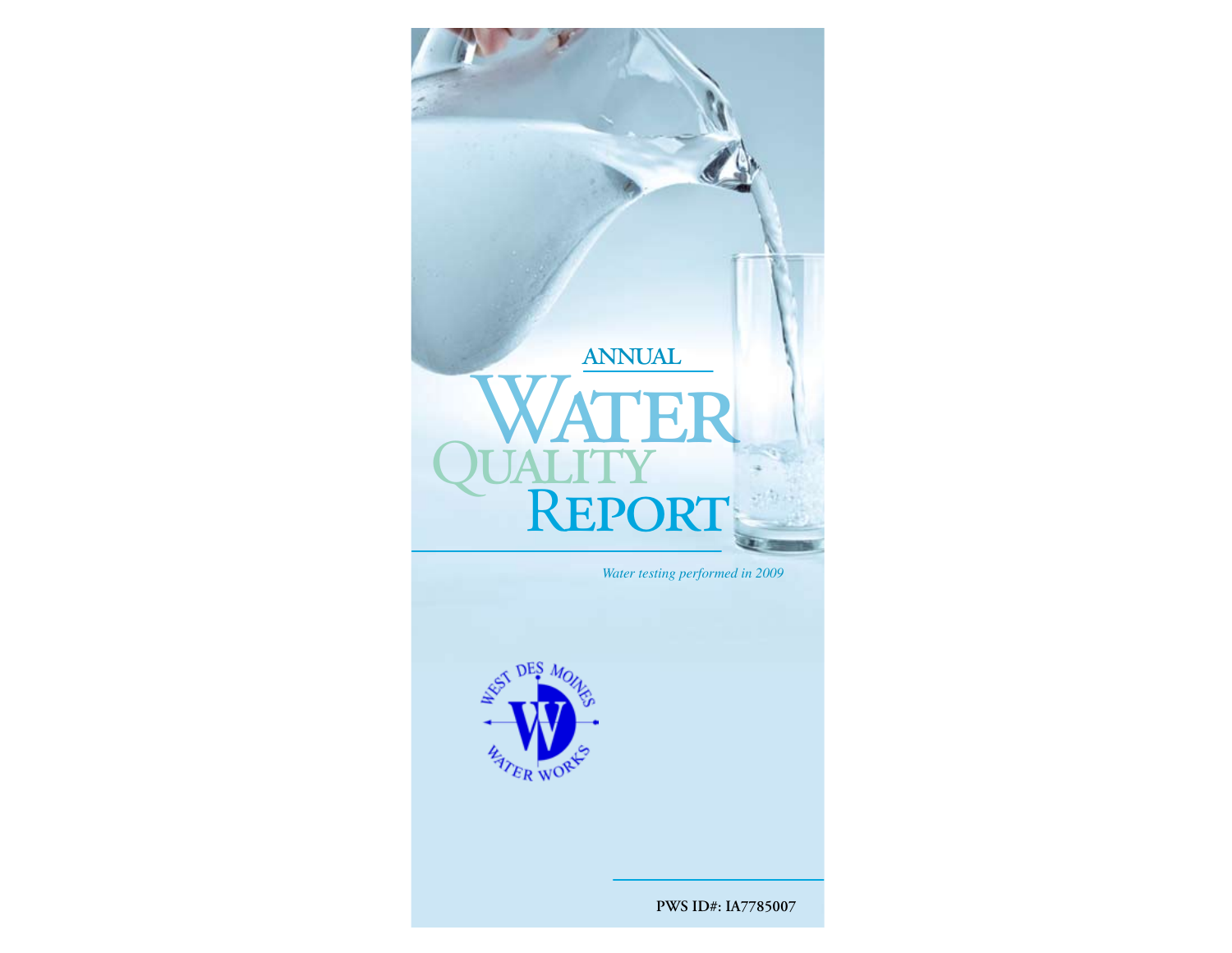## Maintaining High Standards

 $\mathbf M$ eeting and exceeding water quality<br>Mest Des Moines is not just a goal, it is a must. Clean and safe drinking water is vital to our health and well being. Our Annual Water Quality Report covers all testing performed during the last calendar year. Once again, we are proud to report that West Des Moines Water Works has met or exceeded standards set by state and federal regulatory agencies.

Please take time to read this important information. We encourage you to share your thoughts with us on the information contained in this report. Should you ever have any questions, we are always available to assist you.

#### Important Health Information

Nitrate in drinking water at levels above 10 ppm is a health risk for infants of less than six months of age. High nitrate levels in drinking water can cause blue baby syndrome. Nitrate levels may rise quickly for short periods of time because of rainfall or agricultural activity. If you are caring for an infant, you should ask advice from your health care provider.

Some people may be more vulnerable to contaminants in drinking water than the general population.



I m m u n o c o m p r o m i s e d persons such as persons with cancer undergoing chemotherapy, persons who have undergone organ transplants, people with HIV/ AIDS or other immune system disorders, some elderly, and infants may be particularly at risk from infections.

These people should seek advice about drinking water from their health care providers. The U.S. EPA/CDC (Centers for Disease Control and Prevention) guidelines on appropriate means to lessen the risk of infection by *Cryptosporidium* and other microbial contaminants are available from the Safe Drinking Water Hotline at (800) 426-4791 or www.epa.gov/safewater/hotline.

#### Community Participation

You are invited to participate in our public<br>forum and voice your concerns about your drinking water. The West Des Moines Water Works Board of Trustees meets at 4 p.m. on the third Monday of each month. Meetings are held at the A.C. Ward Municipal Water Treatment Plant, 1505 Railroad Avenue, West Des Moines, Iowa.



West Des Moines water customers in the NW and SE portion of the city receive their water from the Des Moines Water Works.

#### Where Does My Water Come From?

West Des Moines Water Works obtains a portion<br>of its water from 19 shallow wells (all between 40 and 50 feet deep) that draw water from the Raccoon River Alluvial Aquifer. Water is also obtained from three wells drilled into the much deeper Jordan Aquifer (2,500 feet deep). In addition, some West Des Moines water is purchased from the Des Moines Water Works (DMWW). This is treated and purified water from the Raccoon and Des Moines Rivers which is blended with treated water from the West Des Moines Water Works. Approximately 5,000 West Des Moines Water Works customers (see map) receive their water solely from the Des Moines Water Works.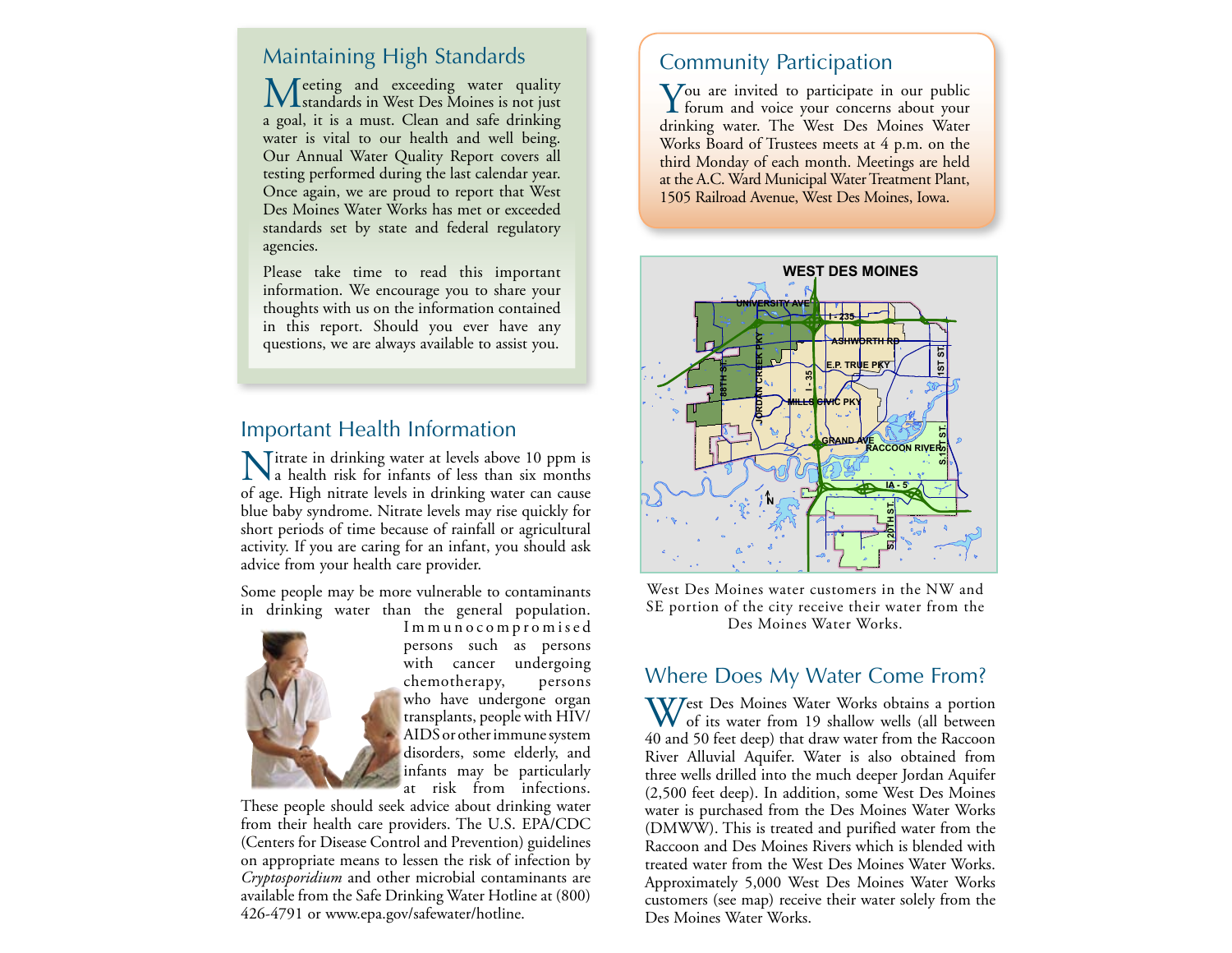## Substances That Could Be in Water

To ensure that tap water is safe to drink, the U.S. **L** EPA prescribes regulations limiting the amount of certain contaminants in water provided by public water systems. U.S. Food and Drug Administration regulations establish limits for contaminants in bottled water, which must provide the same protection for public health. Drinking water, including bottled water, may reasonably be expected to contain at least small amounts of some contaminants. The presence of these contaminants does not necessarily indicate that the water poses a health risk.

The sources of drinking water (both tap water and bottled water) include rivers, lakes, streams, ponds, reservoirs, springs, and wells. As water travels over the surface of the land or through the ground, it dissolves naturally occurring minerals, in some cases radioactive material, and substances resulting from the presence of animals or from human activity. Substances that may be present in source water include:

**Microbial Contaminants**, such as viruses and bacteria, which may come from sewage treatment plants, septic systems, agricultural livestock operations, or wildlife;

**Inorganic Contaminants**, such as salts and metals, which can be naturally occurring or may result from urban stormwater runoff, industrial or domestic wastewater discharges, oil and gas production, mining, or farming;

**Pesticides and Herbicides**, which may come from a variety of sources, such as agriculture, urban stormwater runoff, and residential uses;

**Organic Chemical Contaminants**, including synthetic and volatile organic chemicals, which are by-products of industrial processes and petroleum production and may also come from gas stations, urban stormwater runoff, and septic systems;

**Radioactive Contaminants**, which can be naturally occurring or may be the result of oil and gas production and mining activities.

For more information about contaminants and potential health effects, call the U.S. EPA's Safe Drinking Water Hotline at (800) 426-4791.

### Source Water Assessment

Source Water Assessment (SWA) is an  $\Gamma$ evaluation by the Iowa Department of Natural Resources (IDNR) of the delineated area around our listed sources through which contaminants, if present, could migrate and reach our source water. It also includes an inventory of potential sources of contamination within the delineated area and a determination of the water supply's susceptibility to contamination by the identified potential sources.

West Des Moines Water Works' SWA has determined the Raccoon River Alluvial Aquifer to be highly susceptible to contamination because the characteristics of the aquifer and overlying materials allow contaminants to move through the aquifer fairly quickly. The alluvial wells will be most susceptible to dry cleaners, gas stations, industrial sites, and wastewater dischargers. It is important to note that no contaminants resulting from these activities have been found in your drinking water.

The SWA has also determined that the Jordan Aquifer is not susceptible to contamination because the characteristics of the aquifer and overlying materials prevent easy access of contaminants to the aquifer. The Jordan Aquifer will not be susceptible to most contaminant sources except through pathways to the aquifer such as abandoned or poorly maintained wells.

Des Moines Water Works' Source Water Assessment (DMWW SWA) identifies contaminants having an impact on the Raccoon and Des Moines River watersheds. To obtain a copy of the DMWW SWA, visit www.dmww.com or call (515) 222- 3460 to request a copy.

# Questions?

For more information about this report, or for any questions relating to your drinking water, please call Mitch Pinkerton, Water Production Supervisor, at (515) 222-3465.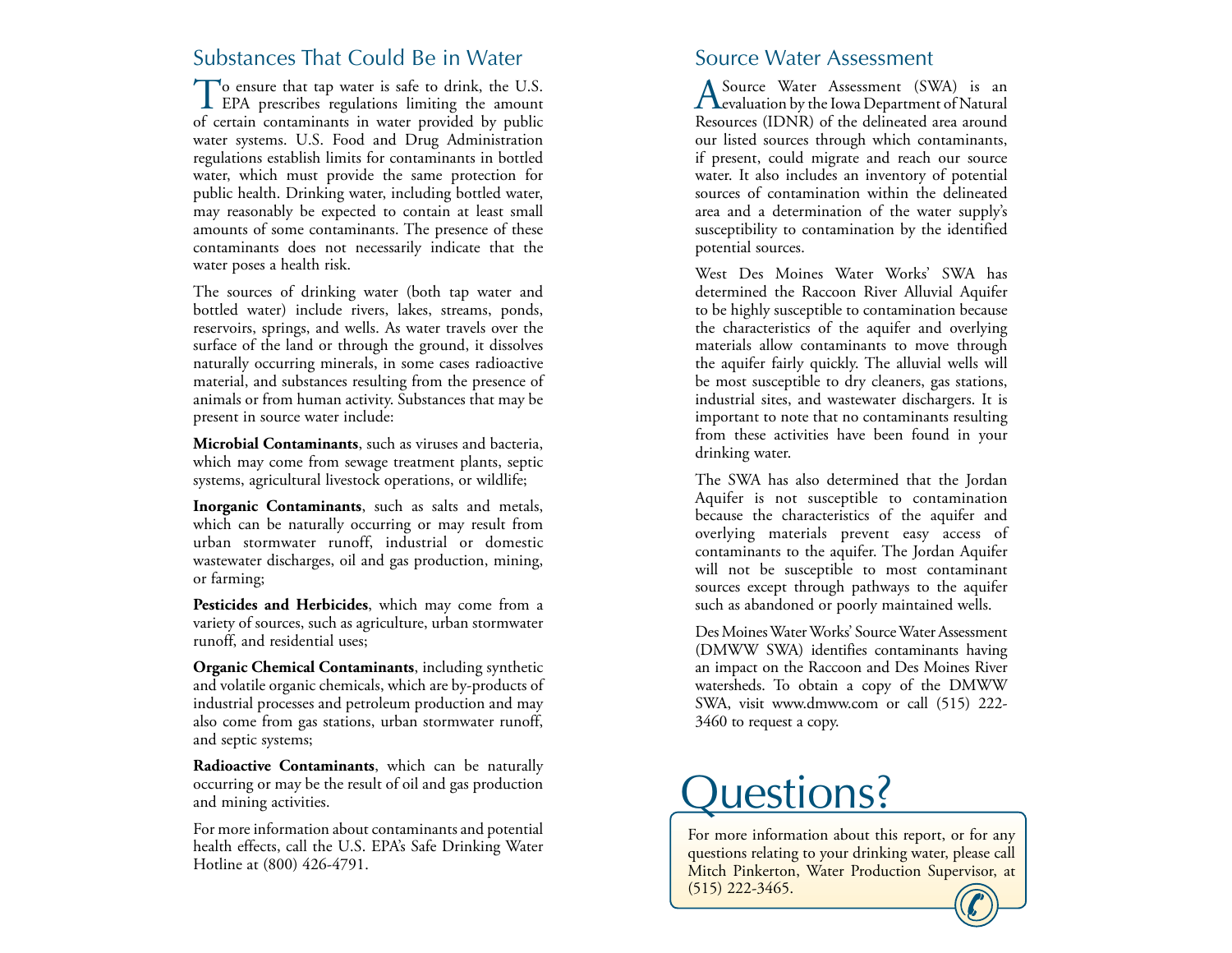### Water Conservation

You can play a role in conserving water and save yourself money in<br>the process by becoming conscious of the amount of water your household is using and by looking for ways to use less whenever you can. It is not hard to conserve water. Here are a few tips:

Automatic dishwashers use 15 gallons for every cycle, regardless of how many dishes are loaded. So get a run for your money and load it to capacity.

Turn off the tap when brushing your teeth.

Check every faucet in your home for leaks. Just a slow drip can waste 15 to 20 gallons a day. Fix it and you can save almost 6,000 gallons per year.

Check your toilets for leaks by putting a few drops of food coloring in the tank. Watch for a few minutes to see if the color shows up in the bowl. It is not uncommon to lose up to 100 gallons a day from an invisible toilet leak. Fix it and you save more than 30,000 gallons a year.

Use your water meter to detect hidden leaks. Simply turn off all taps and water using appliances. Then check the meter after 15 minutes. If it moved, you have a leak.

# Lead and Drinking Water

I f present, elevated levels of lead can cause serious health problems, **L** especially for pregnant women and young children. Lead in drinking water is primarily from materials and components associated with service lines and home plumbing. We are responsible for providing high-quality drinking water but cannot control the variety of materials used in plumbing components. When your water has been sitting for several hours, you can minimize the potential for lead exposure by flushing your tap for 30 seconds to 2 minutes before using water for drinking or cooking. If you are concerned about lead in your water, you may wish to have your water tested. Information on lead in drinking water, testing methods, and steps you can take to minimize exposure is available from the Safe Drinking Water Hotline or at www.epa.gov/ safewater/lead.

#### What Are PPCPs?

When cleaning out your medicine  $\bf{W}$  cabinet, what do you do with your expired pills? Many people flush them down the toilet or toss them into the trash. Although this seems convenient, these actions could threaten our water supply.

Recent studies are generating a growing concern over pharmaceuticals and personal care products (PPCPs) entering water supplies. PPCPs include human and veterinary drugs (prescription or over-the-counter) and consumer products, such as cosmetics, fragrances, lotions, sunscreens, and house cleaning products. Over the past five years, the number of U.S. prescriptions increased 12 percent to a record 3.7 billion, while nonprescription drug purchases held steady around 3.3 billion. Many of these drugs and personal care products do not biodegrade and may persist in the environment for years.

The best and most cost-effective way to ensure safe water at the tap is to keep our source waters clean. Never flush unused medications down the toilet or sink. Instead, check to see if the pharmacy where you made your purchase accepts medications for disposal, or contact your local health department for information on proper disposal methods and drop-off locations. You can also go on the Web at www.Earth911.com to find more information about disposal locations in your area.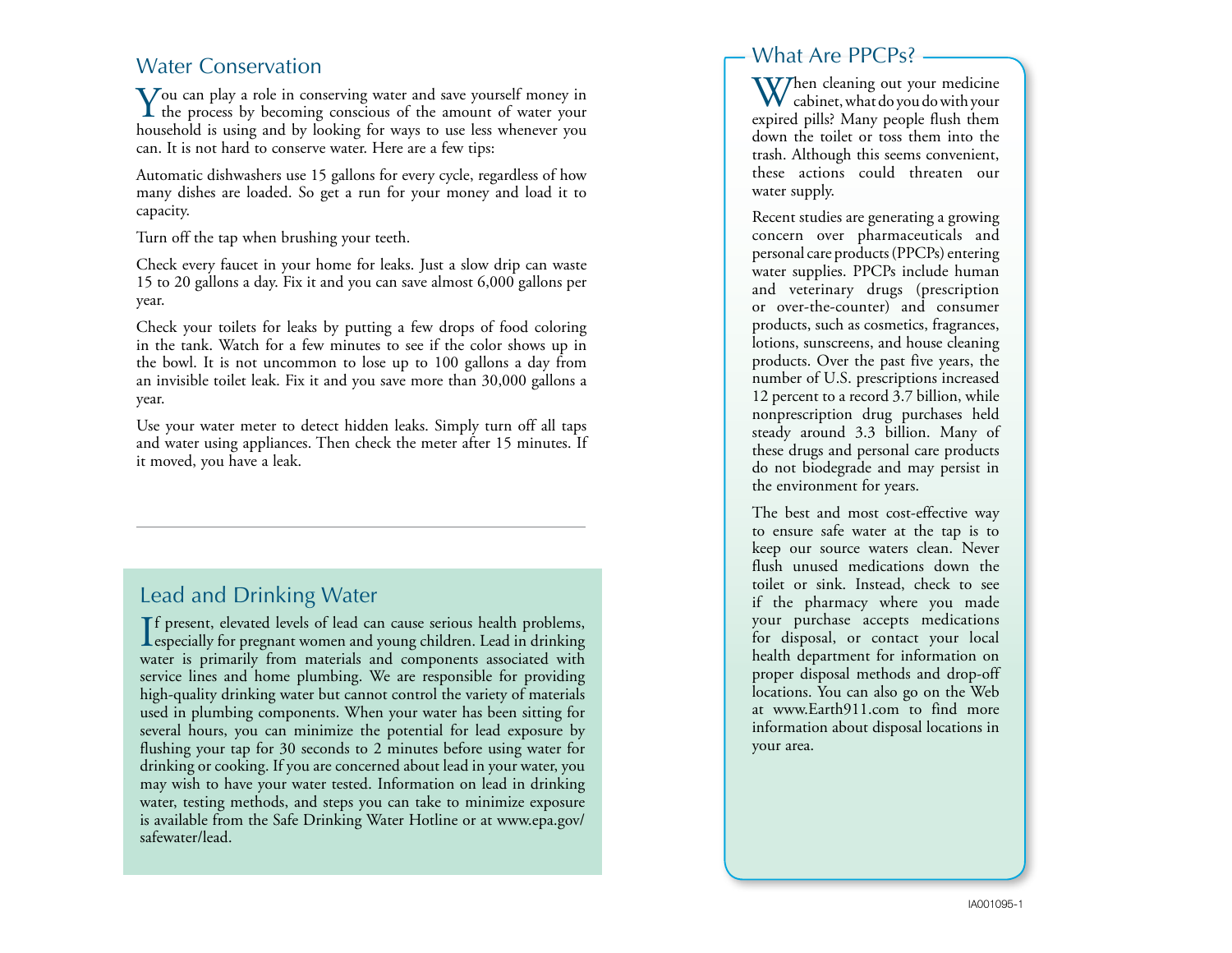# Sampling Results

During the past year we have taken hundreds of water samples in order to determine the presence of any radioactive, biological, inorganic, volatile organic, or synthetic organic organic organic organic organic organic orga the concentrations of these substances do not change frequently. In these cases, the most recent sample data are included, along with the year in which the sample was taken.

Des Moines Water Works operates two wells known as Aquifer Storage and Recovery (ASR) Wells. Treated drinking water is injected into the wells during cold-weather months and recovered for use during warm-weather months. Year 2009 testing data unique to this water can be seen below.

| <b>REGULATED SUBSTANCES</b>                                              |                               |                                                |                                                                                                                                                                                                                                                                                                                                                                                                                                                                                                                                                                                                                                                                                                                                                                                                                                                                                                                    |                                  |                                                                                           |                                                        |                          |                  |                                                                                                                              |  |  |
|--------------------------------------------------------------------------|-------------------------------|------------------------------------------------|--------------------------------------------------------------------------------------------------------------------------------------------------------------------------------------------------------------------------------------------------------------------------------------------------------------------------------------------------------------------------------------------------------------------------------------------------------------------------------------------------------------------------------------------------------------------------------------------------------------------------------------------------------------------------------------------------------------------------------------------------------------------------------------------------------------------------------------------------------------------------------------------------------------------|----------------------------------|-------------------------------------------------------------------------------------------|--------------------------------------------------------|--------------------------|------------------|------------------------------------------------------------------------------------------------------------------------------|--|--|
|                                                                          |                               |                                                |                                                                                                                                                                                                                                                                                                                                                                                                                                                                                                                                                                                                                                                                                                                                                                                                                                                                                                                    |                                  | <b>West Des Moines Water Works</b><br>A.C. Ward Municipal Water<br><b>Treatment Plant</b> | <b>Des Moines Water Works</b><br><b>McMullen Plant</b> |                          |                  |                                                                                                                              |  |  |
| <b>SUBSTANCE</b><br>(UNIT OF MEASURE)                                    | <b>YEAR</b><br><b>SAMPLED</b> | <b>MCL</b><br>[MRDL]                           | <b>MCLG</b><br>[MRDLG]                                                                                                                                                                                                                                                                                                                                                                                                                                                                                                                                                                                                                                                                                                                                                                                                                                                                                             | <b>AMOUNT</b><br><b>DETECTED</b> | <b>RANGE</b><br>LOW-HIGH                                                                  | <b>AMOUNT</b><br><b>DETECTED</b>                       | <b>RANGE</b><br>LOW-HIGH | <b>VIOLATION</b> | <b>TYPICAL SOURCE</b>                                                                                                        |  |  |
| <b>Alpha Emitters</b><br>(pCi/L)                                         | 2008                          | 15                                             | $\mathbf{0}$                                                                                                                                                                                                                                                                                                                                                                                                                                                                                                                                                                                                                                                                                                                                                                                                                                                                                                       | 2.1                              | NA                                                                                        | NA                                                     | <b>NA</b>                | N <sub>o</sub>   | Erosion of natural deposits                                                                                                  |  |  |
| Arsenic (ppb)                                                            | 2009                          | 10                                             | $\mathbf{0}$                                                                                                                                                                                                                                                                                                                                                                                                                                                                                                                                                                                                                                                                                                                                                                                                                                                                                                       | NA                               | NA                                                                                        | <b>NA</b>                                              | <b>NA</b>                | N <sub>o</sub>   | Erosion of natural deposits; Runoff from orchards; Runoff from glass and electronics<br>production wastes                    |  |  |
| Atrazine (ppb)                                                           | 2009                          | $\mathfrak{Z}$                                 | $\mathbf{3}$                                                                                                                                                                                                                                                                                                                                                                                                                                                                                                                                                                                                                                                                                                                                                                                                                                                                                                       | NA                               | NA                                                                                        | 0.1                                                    | <b>NA</b>                | N <sub>o</sub>   | Runoff from herbicide used on row crops                                                                                      |  |  |
| <b>Chlorine</b> (ppm)                                                    | 2009                          | $[4]$                                          | $[4] % \begin{center} \includegraphics[width=\linewidth]{imagesSupplemental/Imetad-Architecture.png} \end{center} % \vspace*{-1em} \caption{The image shows the number of parameters of the estimators in the image. The left is the number of times, and the right is the number of times, and the right is the number of times, and the right is the number of times, and the right is the number of times, and the right is the number of times, and the right is the number of times, and the right is the number of times, and the right is the number of times, and the right is the number of times, and the right is the number of times, and the right is the number of times, and the right is the number of times, and the right is the number of times, and the right is the number of times, and the right is the number of times, and the right is the number of times, and the right is the number$ | 0.99                             | $0.1 - 2.2$                                                                               | <b>NA</b>                                              | NA                       | N <sub>o</sub>   | Water additive used to control microbes                                                                                      |  |  |
| Di(2-ethylhexyl)<br>Phthalate (ppb)                                      | 2009                          | 6                                              | $\mathbf{0}$                                                                                                                                                                                                                                                                                                                                                                                                                                                                                                                                                                                                                                                                                                                                                                                                                                                                                                       | <b>NA</b>                        | <b>NA</b>                                                                                 | <b>NA</b>                                              | NA                       | N <sub>o</sub>   | Discharge from rubber and chemical factories                                                                                 |  |  |
| Fluoride (ppm)                                                           | 2009                          | $\overline{4}$                                 | $\overline{4}$                                                                                                                                                                                                                                                                                                                                                                                                                                                                                                                                                                                                                                                                                                                                                                                                                                                                                                     | 0.88                             | $0.58 - 1.17$                                                                             | 1.27                                                   | $0.80 - 1.27$            | N <sub>o</sub>   | Erosion of natural deposits; Water additive which promotes strong teeth; Discharge from<br>fertilizer and aluminum factories |  |  |
| <b>Haloacetic Acids</b><br>[HAA] (ppb)                                   | 2009                          | 60                                             | NA                                                                                                                                                                                                                                                                                                                                                                                                                                                                                                                                                                                                                                                                                                                                                                                                                                                                                                                 | 8                                | $ND-8$                                                                                    | <b>NA</b>                                              | <b>NA</b>                | N <sub>o</sub>   | By-product of drinking water disinfection                                                                                    |  |  |
| Nitrate (ppm)                                                            | 2009                          | 10                                             | 10                                                                                                                                                                                                                                                                                                                                                                                                                                                                                                                                                                                                                                                                                                                                                                                                                                                                                                                 | 1.4                              | $ND-1.4$                                                                                  | 8.2                                                    | $0.64 - 8.2$             | N <sub>o</sub>   | Runoff from fertilizer use; Leaching from septic tanks, sewage; Erosion of natural deposits                                  |  |  |
| <b>TTHMs</b> [Total<br><b>Trihalomethanes</b><br>(ppb)                   | 2009                          | 80                                             | <b>NA</b>                                                                                                                                                                                                                                                                                                                                                                                                                                                                                                                                                                                                                                                                                                                                                                                                                                                                                                          | 18.1                             | $ND-43$                                                                                   | <b>NA</b>                                              | <b>NA</b>                | N <sub>o</sub>   | By-product of drinking water chlorination                                                                                    |  |  |
| <b>Total Coliform</b><br>Bacteria <sup>1</sup><br>(% positive samples)   | 2009                          | $5\%$ of<br>monthly<br>samples<br>are positive | $\mathbf{0}$                                                                                                                                                                                                                                                                                                                                                                                                                                                                                                                                                                                                                                                                                                                                                                                                                                                                                                       | 0.016                            | <b>NA</b>                                                                                 | <b>NA</b>                                              | <b>NA</b>                | N <sub>o</sub>   | Naturally present in the environment                                                                                         |  |  |
| <b>Total Organic</b><br>Carbon (removal<br>ratio)                        | 2009                          | <b>TT</b>                                      | <b>NA</b>                                                                                                                                                                                                                                                                                                                                                                                                                                                                                                                                                                                                                                                                                                                                                                                                                                                                                                          | NA                               | <b>NA</b>                                                                                 | 1.83                                                   | <b>NA</b>                | N <sub>o</sub>   | Naturally present in the environment                                                                                         |  |  |
| Turbidity <sup>2</sup> (NTU)                                             | 2009                          | <b>TT</b>                                      | NA                                                                                                                                                                                                                                                                                                                                                                                                                                                                                                                                                                                                                                                                                                                                                                                                                                                                                                                 | NA                               | NA                                                                                        | 0.29                                                   | $0.04 - 0.29$            | No               | Soil runoff                                                                                                                  |  |  |
| <b>Turbidity (Lowest</b><br>monthly percent of<br>samples meeting limit) | 2009                          | <b>TT</b>                                      | <b>NA</b>                                                                                                                                                                                                                                                                                                                                                                                                                                                                                                                                                                                                                                                                                                                                                                                                                                                                                                          | <b>NA</b>                        | <b>NA</b>                                                                                 | 100                                                    | <b>NA</b>                | N <sub>o</sub>   | Soil runoff                                                                                                                  |  |  |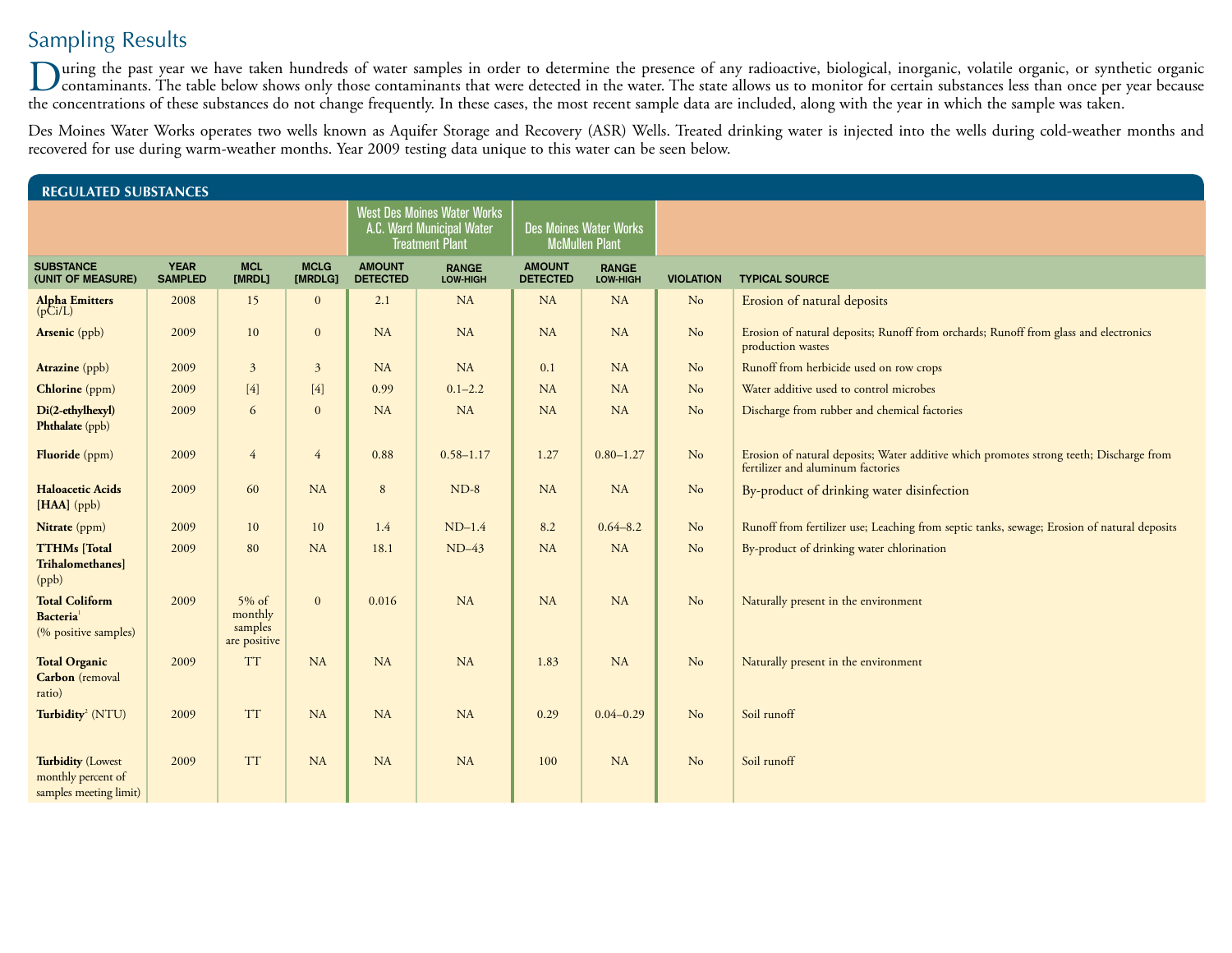| <b>REGULATED SUBSTANCES</b>                                              |                               |                                                |                                                           |                                  |                          |                                  |                                   |                                  |                          |                  |                                                                                                                              |
|--------------------------------------------------------------------------|-------------------------------|------------------------------------------------|-----------------------------------------------------------|----------------------------------|--------------------------|----------------------------------|-----------------------------------|----------------------------------|--------------------------|------------------|------------------------------------------------------------------------------------------------------------------------------|
|                                                                          |                               |                                                | <b>Des Moines Water Works</b><br><b>Fleur Drive Plant</b> |                                  | <b>LP Moon ASR Well</b>  |                                  | <b>McMullen Plant ASR</b><br>Well |                                  |                          |                  |                                                                                                                              |
| <b>SUBSTANCE</b><br>(UNIT OF MEASURE)                                    | <b>YEAR</b><br><b>SAMPLED</b> | <b>MCL</b><br>[MRDL]                           | <b>MCLG</b><br>[MRDLG]                                    | <b>AMOUNT</b><br><b>DETECTED</b> | <b>RANGE</b><br>LOW-HIGH | <b>AMOUNT</b><br><b>DETECTED</b> | <b>RANGE</b><br>LOW-HIGH          | <b>AMOUNT</b><br><b>DETECTED</b> | <b>RANGE</b><br>LOW-HIGH | <b>VIOLATION</b> | <b>TYPICAL SOURCE</b>                                                                                                        |
| <b>Alpha Emitters</b><br>(pCi/L)                                         | 2008                          | 15                                             | $\mathbf{0}$                                              | NA                               | NA                       | NA                               | <b>NA</b>                         | <b>NA</b>                        | <b>NA</b>                | No               | Erosion of natural deposits                                                                                                  |
| Arsenic (ppb)                                                            | 2009                          | 10                                             | $\mathbf{0}$                                              | NA                               | <b>NA</b>                | $\overline{2}$                   | <b>NA</b>                         | <b>NA</b>                        | <b>NA</b>                | No               | Erosion of natural deposits; Runoff from orchards; Runoff from glass<br>and electronics production wastes                    |
| <b>Atrazine</b> (ppb)                                                    | 2009                          | $\overline{3}$                                 | $\overline{3}$                                            | NA                               | NA                       | 0.2                              | NA                                | 0.1                              | <b>NA</b>                | No               | Runoff from herbicide used on row crops                                                                                      |
| <b>Chlorine</b> (ppm)                                                    | 2009                          | [4]                                            | [4]                                                       | NA                               | <b>NA</b>                | NA                               | <b>NA</b>                         | <b>NA</b>                        | <b>NA</b>                | No               | Water additive used to control microbes                                                                                      |
| Di(2-ethylhexyl)<br>Phthalate (ppb)                                      | 2009                          | 6                                              | $\mathbf{0}$                                              | <b>NA</b>                        | <b>NA</b>                | NA                               | <b>NA</b>                         | 0.6                              | <b>NA</b>                | No               | Discharge from rubber and chemical factories                                                                                 |
| Fluoride (ppm)                                                           | 2009                          | 4                                              | $\overline{4}$                                            | 1.3                              | $0.18 - 1.3$             | 1.45                             | NA                                | 1.17                             | <b>NA</b>                | No               | Erosion of natural deposits; Water additive which promotes strong teeth;<br>Discharge from fertilizer and aluminum factories |
| <b>Haloacetic Acids</b><br>[HAA] (ppb)                                   | 2009                          | 60                                             | NA                                                        | <b>NA</b>                        | <b>NA</b>                | <b>NA</b>                        | <b>NA</b>                         | <b>NA</b>                        | <b>NA</b>                | N <sub>o</sub>   | By-product of drinking water disinfection                                                                                    |
| Nitrate (ppm)                                                            | 2009                          | 10                                             | 10                                                        | 8                                | $0.92 - 8.0$             | 4.93                             | 3.88-4.93                         | 4.77                             | $3 - 4.77$               | No               | Runoff from fertilizer use; Leaching from septic tanks, sewage; Erosion<br>of natural deposits                               |
| <b>TTHMs</b> [Total<br><b>Trihalomethanes</b><br>(ppb)                   | 2009                          | 80                                             | <b>NA</b>                                                 | <b>NA</b>                        | <b>NA</b>                | NA                               | <b>NA</b>                         | <b>NA</b>                        | <b>NA</b>                | No               | By-product of drinking water chlorination                                                                                    |
| <b>Total Coliform</b><br><b>Bacteria</b><br>(% positive samples)         | 2009                          | $5\%$ of<br>monthly<br>samples<br>are positive | $\overline{0}$                                            | NA                               | <b>NA</b>                | NA                               | NA                                | <b>NA</b>                        | <b>NA</b>                | No               | Naturally present in the environment                                                                                         |
| <b>Total Organic</b><br>Carbon (removal<br>ratio)                        | 2009                          | <b>TT</b>                                      | <b>NA</b>                                                 | 2.6                              | <b>NA</b>                | NA                               | NA                                | <b>NA</b>                        | <b>NA</b>                | N <sub>o</sub>   | Naturally present in the environment                                                                                         |
| Turbidity <sup>2</sup> (NTU)                                             | 2009                          | <b>TT</b>                                      | NA                                                        | 0.09                             | $0.03 - 0.09$            | <b>NA</b>                        | <b>NA</b>                         | <b>NA</b>                        | <b>NA</b>                | N <sub>o</sub>   | Soil runoff                                                                                                                  |
| <b>Turbidity (Lowest</b><br>monthly percent of<br>samples meeting limit) | 2009                          | <b>TT</b>                                      | NA                                                        | 100                              | <b>NA</b>                | <b>NA</b>                        | NA                                | <b>NA</b>                        | <b>NA</b>                | N <sub>o</sub>   | Soil runoff                                                                                                                  |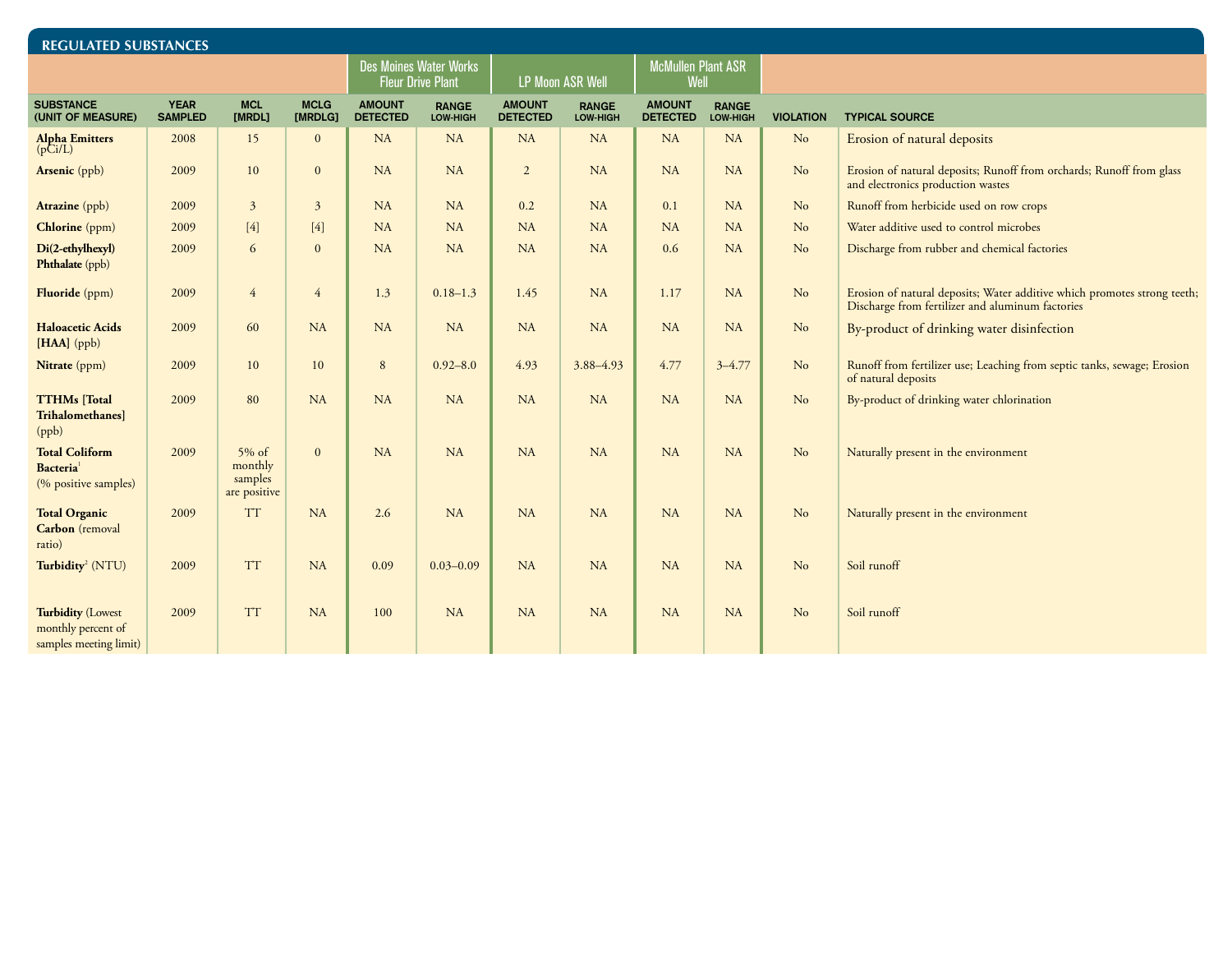| <b>UNREGULATED SUBSTANCES</b>                                                                            |                               |                                                                                                                    |     |                                 |                                  |                                                                                          |                                  |                          |                                  |                          |                                         |                          |                             |
|----------------------------------------------------------------------------------------------------------|-------------------------------|--------------------------------------------------------------------------------------------------------------------|-----|---------------------------------|----------------------------------|------------------------------------------------------------------------------------------|----------------------------------|--------------------------|----------------------------------|--------------------------|-----------------------------------------|--------------------------|-----------------------------|
| Tap water samples were collected for lead and copper analyses from sample sites throughout the community |                               |                                                                                                                    |     |                                 |                                  |                                                                                          |                                  |                          |                                  |                          |                                         |                          |                             |
| <b>SUBSTANCE</b><br>(UNIT OF MEASURE)                                                                    |                               | <b>YEAR</b><br><b>AL</b><br><b>MCLG</b><br><b>SAMPLED</b>                                                          |     |                                 |                                  | <b>SITES ABOVE AL/</b><br><b>AMOUNT DETECTED</b><br>$(90TH%$ TILE)<br><b>TOTAL SITES</b> |                                  | <b>RANGE</b><br>LOW-HIGH | <b>VIOLATION</b>                 |                          | <b>TYPICAL SOURCE</b>                   |                          |                             |
| <b>Copper</b> (ppm)                                                                                      |                               | 2007                                                                                                               | 1.3 | 1.3                             | $\mathbf{0}$                     |                                                                                          | 0/30                             | $ND-24$                  | N <sub>o</sub>                   |                          | Corrosion of household plumbing systems |                          |                             |
| Lead (ppb)                                                                                               |                               | 2007                                                                                                               |     | $\theta$                        | 3                                |                                                                                          | 1/30                             | $ND-34$                  | N <sub>o</sub>                   |                          | Corrosion of household plumbing systems |                          |                             |
|                                                                                                          |                               | <b>West Des Moines Water</b><br>Works A.C. Ward Municipal   Des Moines Water Works<br><b>Water Treatment Plant</b> |     | <b>McMullen Plant</b>           |                                  | <b>Des Moines Water Works</b><br><b>Fleur Drive Plant</b>                                |                                  | <b>LP Moon ASR Well</b>  |                                  | McMullen Plant ASR Well  |                                         |                          |                             |
| <b>SUBSTANCE</b><br>(UNIT OF<br><b>MEASURE)</b>                                                          | <b>YEAR</b><br><b>SAMPLED</b> | <b>AMOUNT</b><br><b>DETECTED</b>                                                                                   |     | <b>RANGE</b><br><b>LOW-HIGH</b> | <b>AMOUNT</b><br><b>DETECTED</b> | <b>RANGE</b><br><b>LOW-HIGH</b>                                                          | <b>AMOUNT</b><br><b>DETECTED</b> | <b>RANGE</b><br>LOW-HIGH | <b>AMOUNT</b><br><b>DETECTED</b> | <b>RANGE</b><br>LOW-HIGH | <b>AMOUNT</b><br><b>DETECTED</b>        | <b>RANGE</b><br>LOW-HIGH | <b>TYPICAL SOURCE</b>       |
| <b>Sodium</b> (ppm)                                                                                      | 2009                          | 200                                                                                                                |     | $93 - 200$                      | 11                               | $8 - 21$                                                                                 | 15                               | $12 - 30$                | 28                               | NA                       | 15                                      | <b>NA</b>                | Erosion of natural deposits |
| <b>Sulfate</b> (ppm)                                                                                     | 2009                          | 180                                                                                                                |     | $ND-180$                        | <b>NA</b>                        | <b>NA</b>                                                                                | <b>NA</b>                        | <b>NA</b>                | <b>NA</b>                        | <b>NA</b>                | NA                                      | <b>NA</b>                | Erosion of natural deposits |

1 During our regular monthly samples, 1 of the 63 samples taken in May tested positive for total coliform bacteria; repeat confirmation samples showed no contamination present.

<sup>2</sup> Turbidity is a measure of the cloudiness of the water. It is monitored because it is a good indicator of the effectiveness of the filtration system.